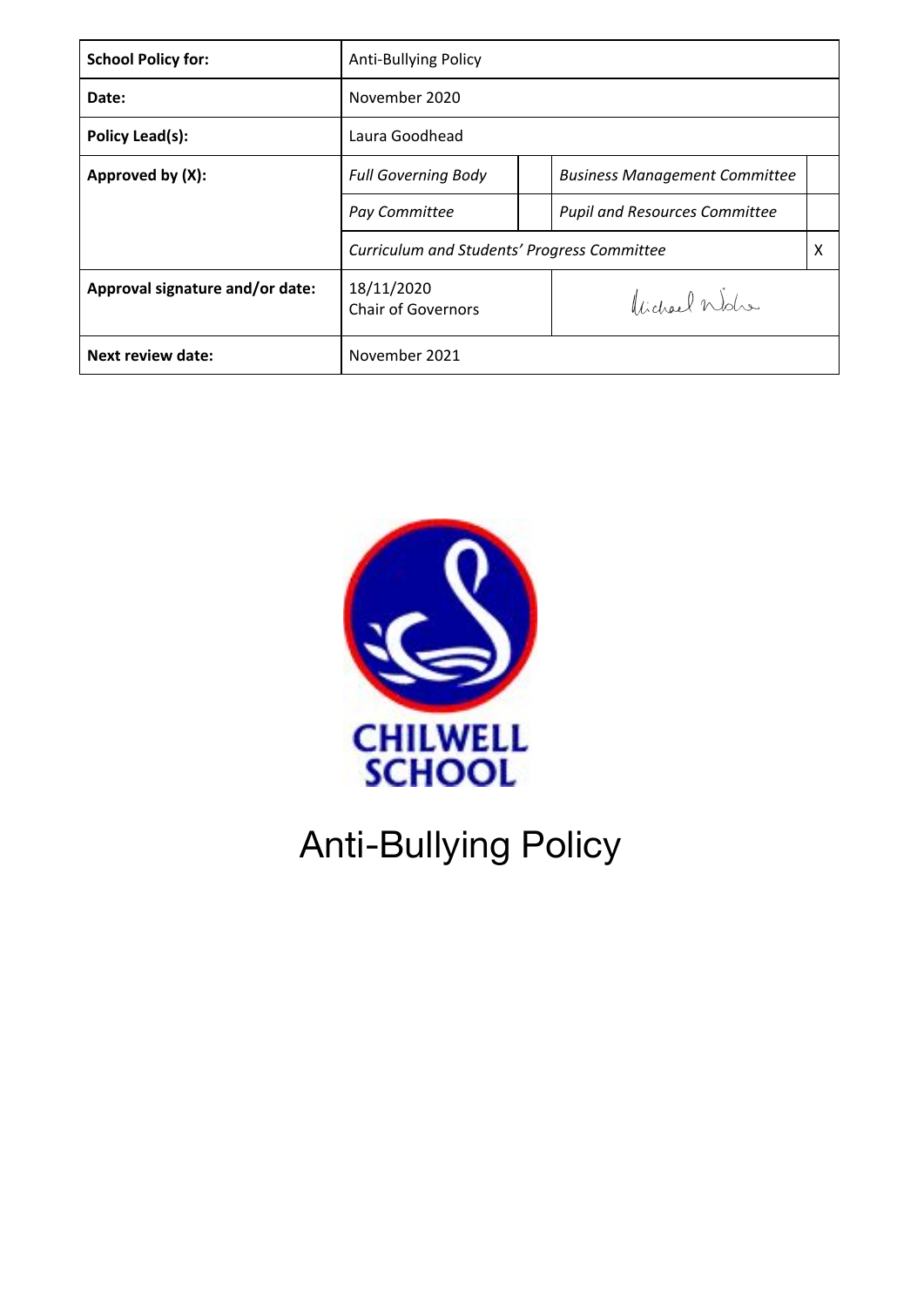## **Chilwell School Anti-Bullying Policy**

This policy is based on DfE guidance ["Preventing and Tackling Bullying](https://www.gov.uk/government/publications/approaches-to-preventing-and-tackling-bullying)" June 2018 and supporting documents. It also considers the DfE statutory guidance ["Keeping Children](https://www.gov.uk/government/publications/keeping-children-safe-in-education--2) [Safe in Education"](https://www.gov.uk/government/publications/keeping-children-safe-in-education--2) 2020 and ['Sexual violence and sexual](https://www.gov.uk/government/publications/sexual-violence-and-sexual-harassment-between-children-in-schools-and-colleges) [harassment between children](https://www.gov.uk/government/publications/sexual-violence-and-sexual-harassment-between-children-in-schools-and-colleges) [in schools and colleges' g](https://www.gov.uk/government/publications/sexual-violence-and-sexual-harassment-between-children-in-schools-and-colleges)uidance. The setting has also read Childnet's "Cyberbullying: Understand, Prevent and Respond: Guidance for Schools"

#### **We aim to provide a safe and caring environment for all members of the school community by showing care and respect for each other.**

Chilwell School believes that every student has the right to learn in a safe and caring environment.

It is the responsibility of everyone connected with the school (staff, governors, parents and visitors) to ensure that Chilwell School reflects an atmosphere of respect, inclusion, co-operation and care.

In partnership with staff and parents we expect all our pupils to help and care for each other.

We want parents to feel confident that their children are safe and cared for in school and incidents when they do arise are dealt with promptly and well.

The school is aware of its legal obligations and role within the local community supporting parents and working with other agencies outside the school where appropriate.

#### **1) Policy**

#### *Objectives:*

This policy outlines what Chilwell School will do to prevent and tackle all forms of bullying.

The policy has been adopted with the involvement of the whole school community.

Chilwell School is committed to developing an anti-bullying culture where the bullying of adults, children or young people is not tolerated in any form.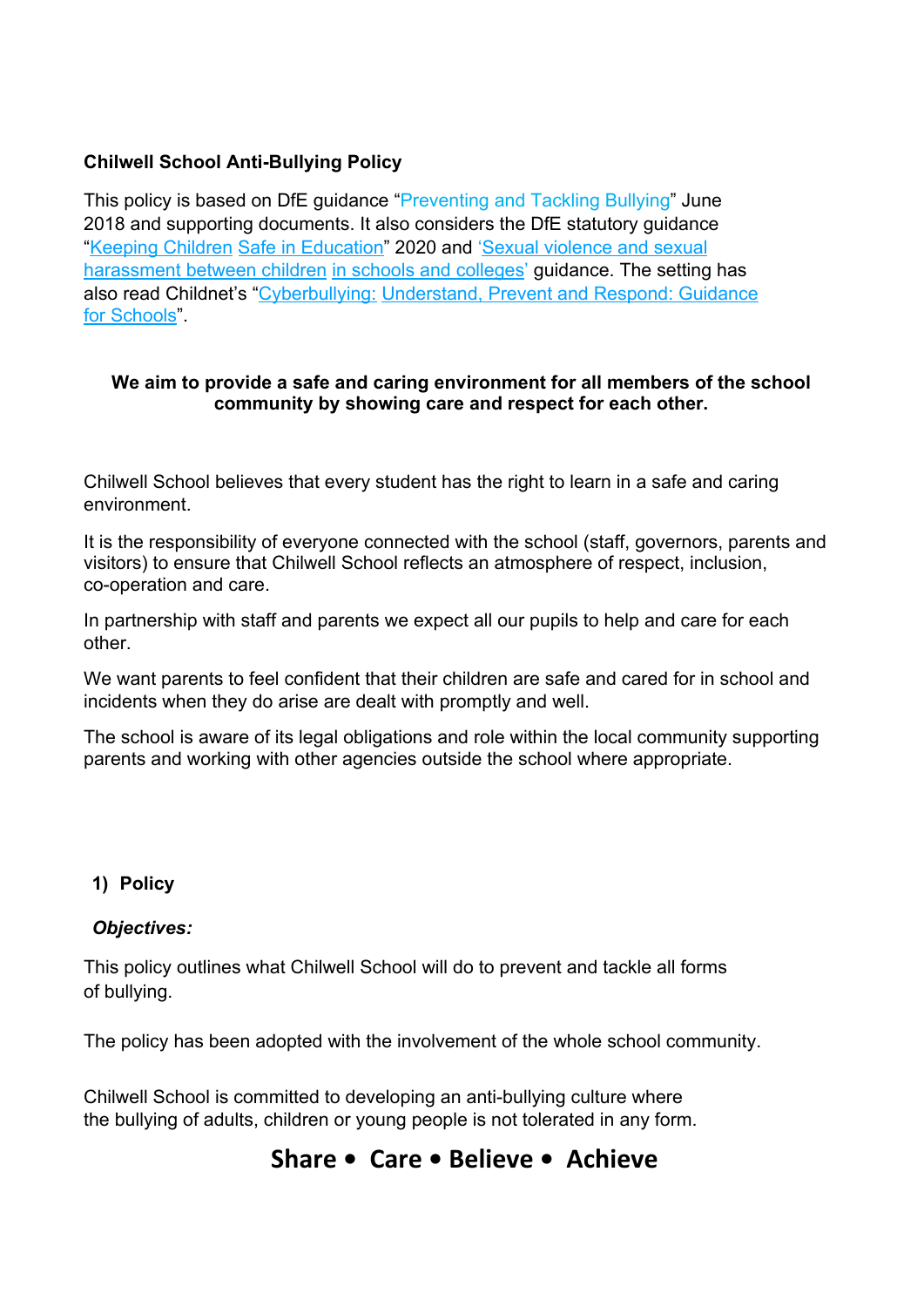#### *Policy Development*

This policy was formulated in consultation with the whole school community with input from

- Members of staff through regular agenda items at staff meetings, consultation documents, surveys.
- Governors discussions at governors meetings, training.
- Parents/carers parents will be encouraged to contribute by taking part in written consultations, parent meetings, parent focus groups producing a shorter parents' guide.
- Children and young people pupils contribute to the development of the policy through the school council, circle time discussions etc. The school council will develop a Student friendly version to be displayed in form areas and go in planners.

This policy is available:

- Online at www.chilwellschool.co.uk
- In the school prospectus
- From the school office

#### **2) Links with other school policies and practices**

This policy links with several school policies, practices and action plans including:

- Behaviour policy
- Complaints policy
- Child protection policy
- Confidentiality policy
- Online safety and Acceptable Use Policies (AUP)
- Sex and Relationship Policy
- Teaching and learning policy
- Equality Policy

#### **3) Links to legislation**

There are several pieces of legislation which set out measures and actions for schools in response to bullying, as well as criminal and civil law. These may include (but are not limited to):

- The Education and Inspection Act 2006, 2011
- The Equality Act 2010
- The Children Act 1989
- Protection from Harassment Act 1997
- The Malicious Communications Act 1988
- Public Order Act 1986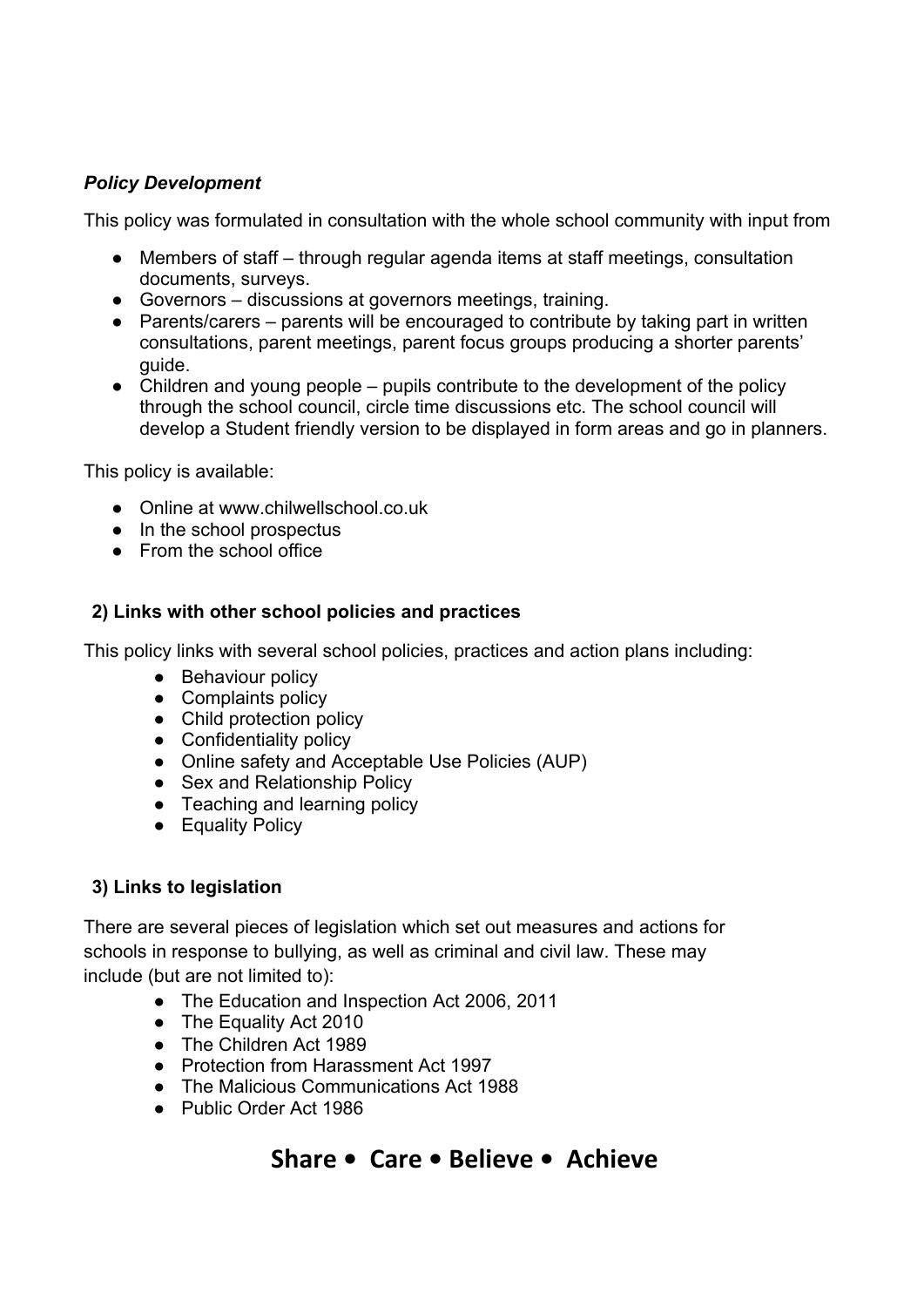# **4) Responsibilities**

The Anti-bullying Co-ordinator in our school is:- Laura Goodhead

The responsibilities are:-

- Policy development and review involving pupils, staff, governors, parents/carers and relevant local agencies
- Implementing the policy and monitoring and assessing its effectiveness in practice
- Ensuring evaluation take place and that this informs policy review
- Managing bullying incidents
- Managing the reporting and recording of bullying incidents
- Assessing and co-ordinating training and support for staff and parents/carers where appropriate
- Co-ordinating strategies for preventing bullying behaviour

It is also the responsibility of:

- The headteacher to communicate this policy to the school community, to ensure that disciplinary measures are applied fairly, consistently and reasonably, and that a member of the senior leadership team has been identified to take overall responsibility.
- Governors to take a lead role in monitoring and reviewing this policy.
- All staff, including: governors, senior leadership, teaching and non-teaching staff, to support, uphold and implement this policy accordingly. This includes safeguarding which is the responsibility of all staff, however all staff, parents and pupils need to be aware of who to report to and how to report any safeguarding concerns. **The Designated Safeguarding Lead is Laura Goodhead**
- Parents/carers to support their children and work in partnership with the school.
- Pupils to abide by the policy.

# **5) Definition of bullying**

Bullying can be defined as "*behaviour by an individual or a group, repeated over time that intentionally hurts another individual either physically or emotionally*". (DfE "Preventing and Tackling Bullying", July 2017)

Bullying can include name calling, taunting, mocking, making offensive comments; kicking; hitting; taking belongings; producing offensive graffiti; gossiping; excluding people from groups and spreading hurtful and untruthful rumours.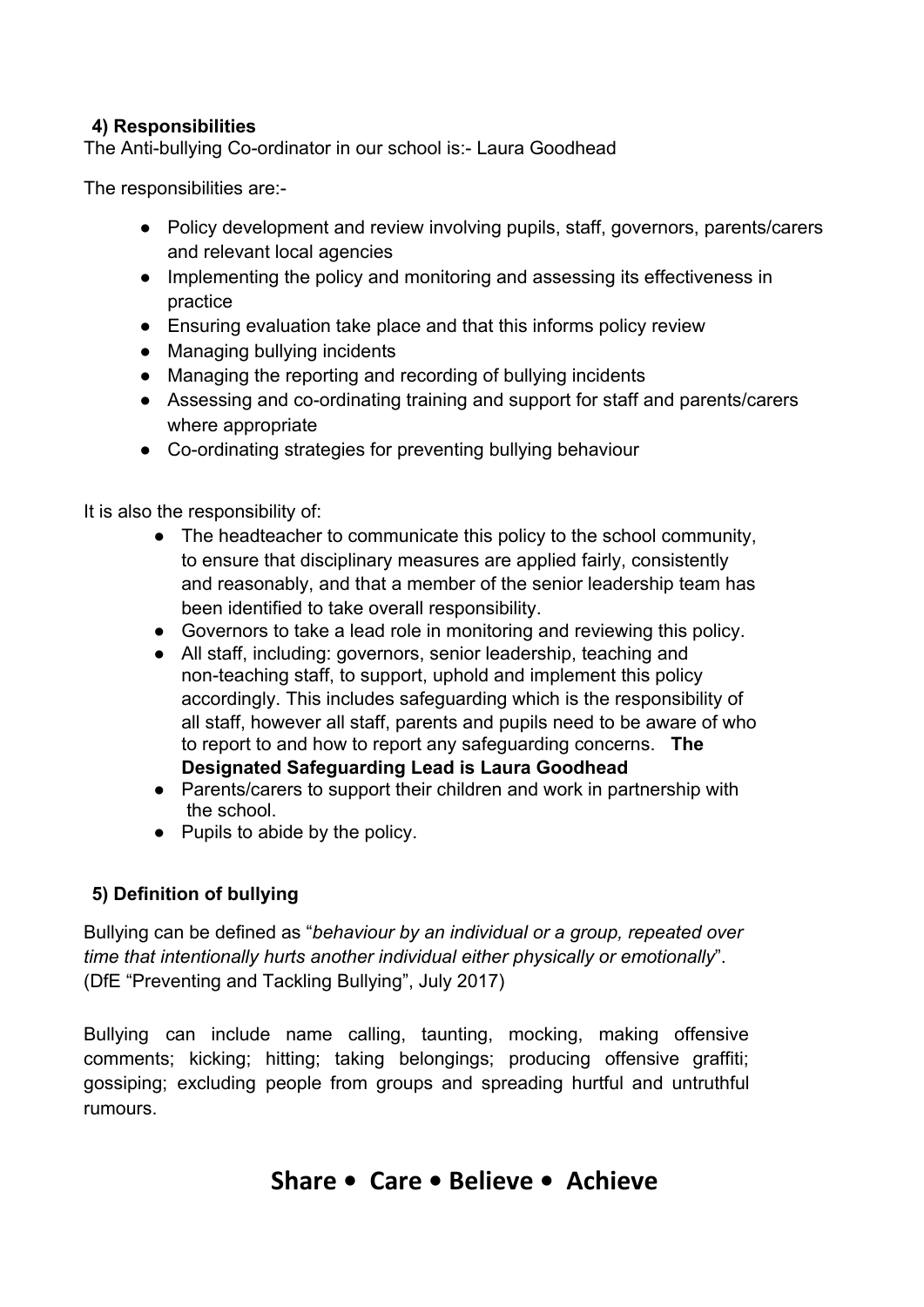Bullying has many forms – e.g. physical, verbal, emotional or electronic (cyber-bullying). A bully is someone who targets others and makes them unhappy or frightened over a period of time. The may do this by:

Bullying can include:

- Name calling
- Taunting
- Mocking
- Making offensive comments
- Physical assault
- Taking or damaging belongings
- Cyber-bullying inappropriate text messaging and e-mailing; sending offensive or degrading images by phone or via the internet
- Producing offensive graffiti
- Gossiping and spreading hurtful and untruthful rumours
- Excluding people from groups

Although bullying can occur between individuals it can often take place in the presence (virtually or physically) of others who become the 'bystanders' or 'accessories'.

Bullying is recognised by the school as being a form of peer on peer abuse. It can be emotionally abusive and can cause severe and adverse effects on children's emotional development.

# **6) Forms and types of bullying covered by this policy**

Bullying can happen to anyone. This policy covers all types and forms of bullying including:

- Bullying related to physical appearance
- Bullying of young carers, children in care or otherwise related to home circumstances
- Bullying related to physical/mental health conditions
- Physical bullying
- Emotional bullying
- Sexual bullying
- Bullying via technology, known as online or cyberbullying
- Prejudicial bullying (against people/pupils with protected characteristics):
	- o Bullying related to race, religion, faith and belief and for those without faith
	- o Bullying related to ethnicity, nationality or culture
	- o Bullying related to Special Educational Needs or Disability (SEND)
	- o Bullying related to sexual orientation (homophobic/biphobic bullying)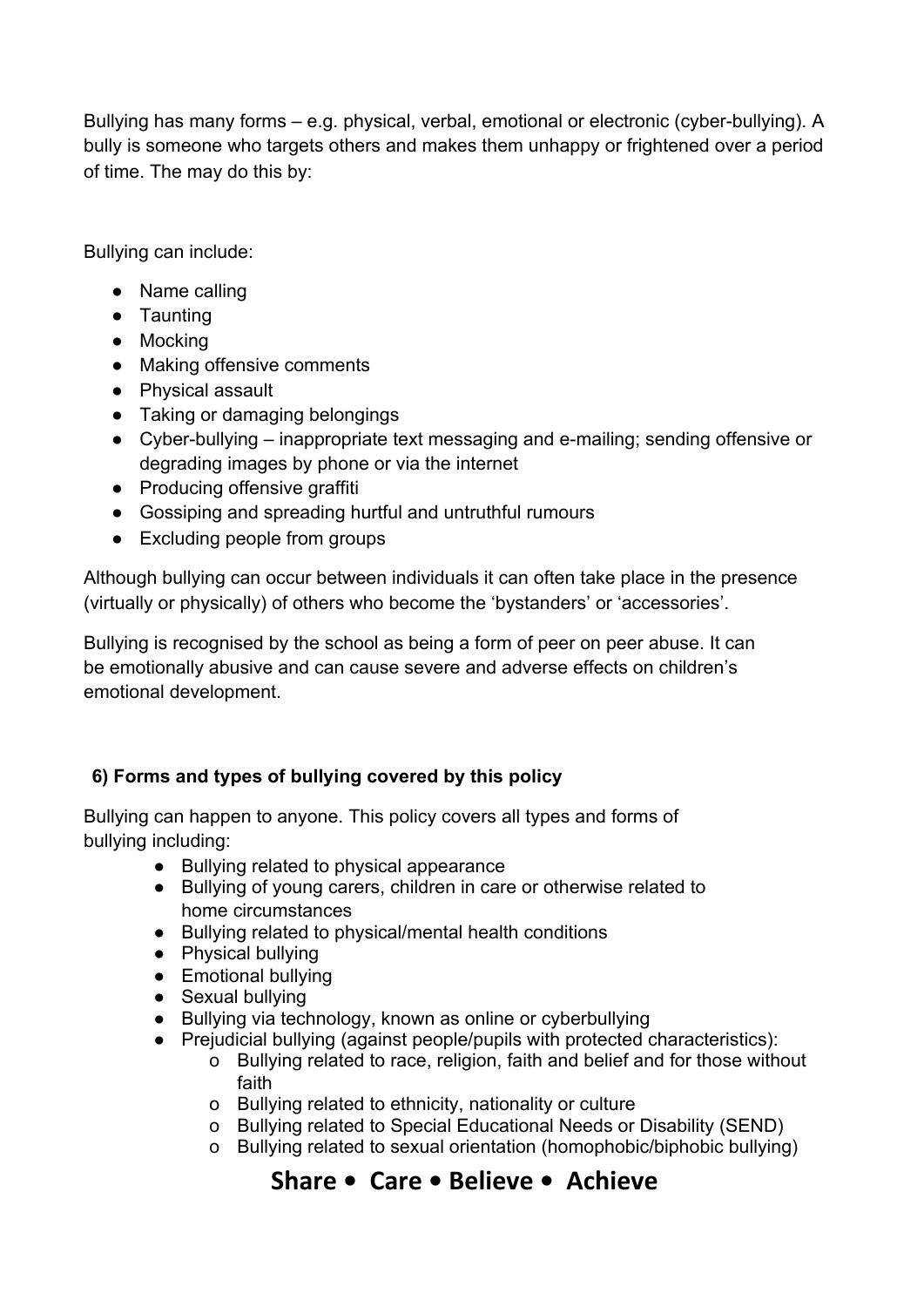- o Gender based bullying, including transphobic bullying
- o Bullying against teenage parents (pregnancy and maternity under the Equality Act)

# **7) Where does bullying take place?**

Bullying is not confined to the school premises. Advice for school leaders to help with this problem and its effects on children acknowledges that it may also persist outside school, in the local community, on the journey to and from school and may continue into Further Education.

Schools are not directly responsible for bullying off their premises. However, at Chilwell School it is customary to consider circumstances and take disciplinary steps to punish harmful behaviour outside the school where appropriate. For example, were there to be an incident to or from school where an individual was harmed by other members of the school community then appropriate action would be taken by senior staff. The school would also work with the local police to investigate any such incident.

In addition, Chilwell School would recommend the following actions to the parents of victims.

- To inform the school
- To talk to the local police
- To talk to the transport company about bullying on buses
- To talk to the head of another school whose pupils are bullying of the premises
- To discuss safe routes and means to avoid or handle bullying outside the school premises.

# **8) Perceptions of Bullying**

Whatever form the bullying takes, as a school we must listen to the perceptions of the victim. There are times when victims and bullies need help in understanding their behaviour.

How pupils can receive help

- School Buddy system
- Contact with Year Leaders of tutors
- Contact with a trusted adult at home or at school
- Childline
- Friendship networks
- Mentoring, including peer mentoring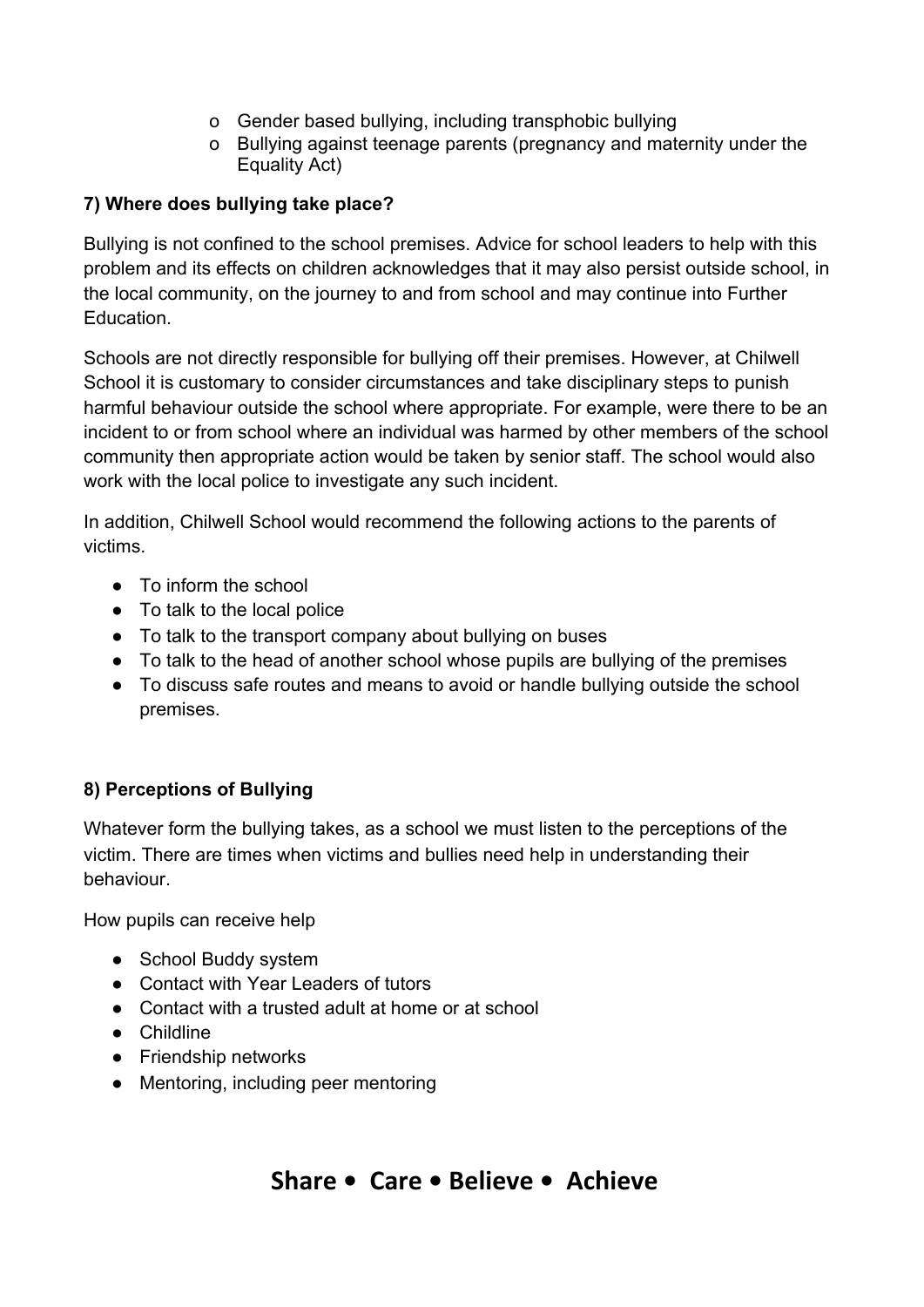#### **9) School ethos**

Chilwell School community recognises that all forms of bullying, especially if left unaddressed, can have a devastating effect on individuals; it can create a barrier to learning and have serious consequences for mental wellbeing.

By effectively preventing and tackling bullying our school can help to create a safe and disciplined environment, where pupils are able to learn and fulfil their potential.

#### *Our Community***:**

- Monitors and reviews our anti-bullying policy and practice on a regular basis.
- Supports staff to promote positive relationships to help prevent bullying.
- Recognises that some members of our community may be more vulnerable to bullying and its impact than others; this may include children with SEND. Being aware of this will help us to develop effective strategies to prevent bullying from happening and provide appropriate support, if required.
- Will intervene by identifying and tackling bullying behaviour appropriately and promptly.
- Ensures our pupils are aware that bullying concerns will be dealt with sensitively and effectively; that everyone should feel safe to learn and abide by the anti- bullying policy.
- Requires all members of the community to work with the school to uphold the anti-bullying policy.
- Recognises the potential impact of bullying on the wider family of those affected so will work in partnership with parents/carers regarding all reported bullying concerns and will seek to keep them informed at all stages.
- Will deal promptly with grievances regarding the school response to bullying in line with our complaints policy
- Seeks to learn from good anti-bullying practice elsewhere.
- Utilises support from the Local Authority and other relevant organisations when appropriate.

# **10) Responding to bullying**

The following steps may be taken when dealing with all incidents of bullying reported to the school:

> ● If bullying is suspected or reported, the incident will be dealt with immediately by the member of staff who has been approached or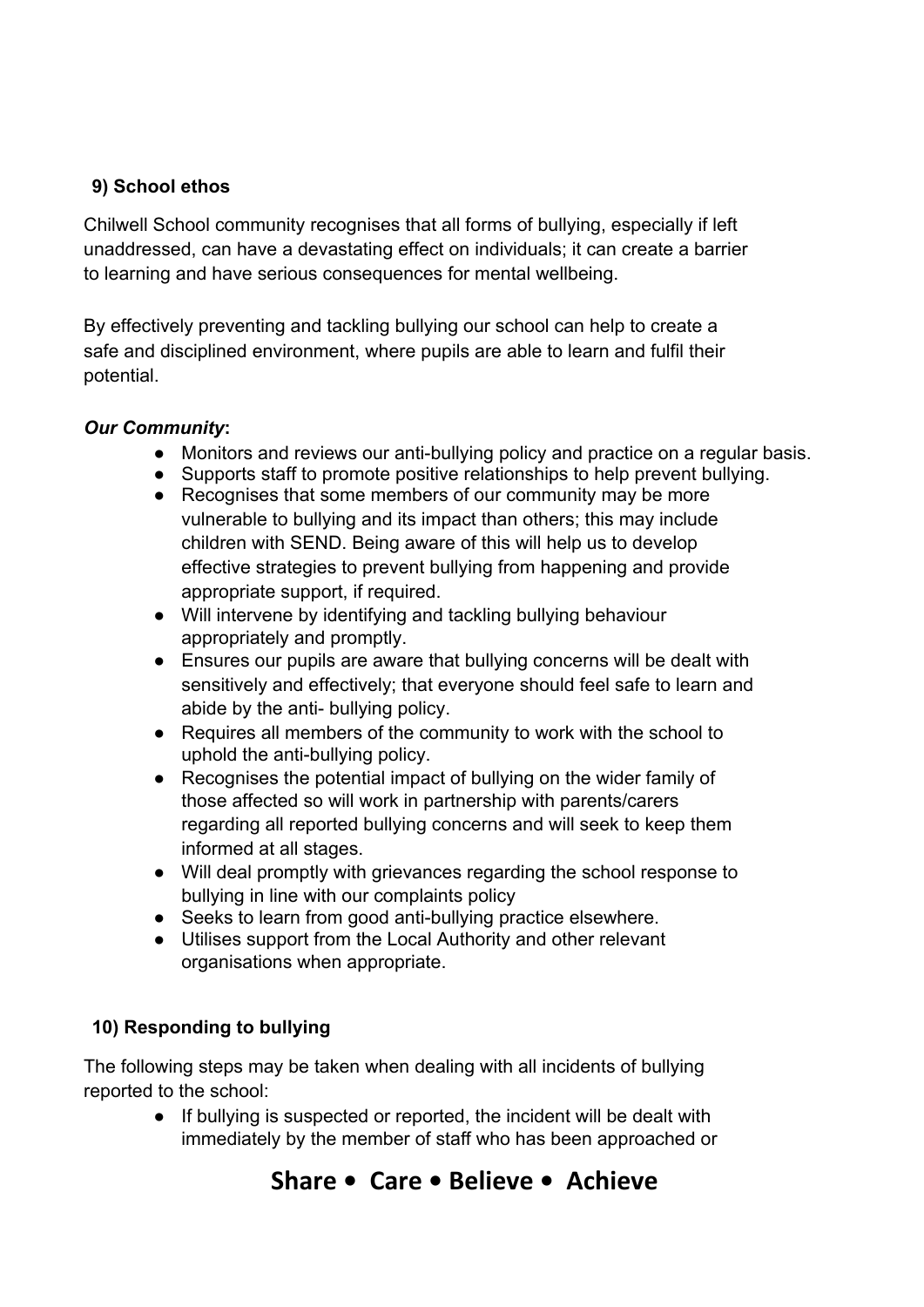witnessed the concern.

- The school will provide appropriate support for the person being bullied – making sure they are not at risk of immediate harm and will involve them in any decision- making, as appropriate.
- The senior leadership team/designated safeguarding leads (DSL's)/behaviour team or year leaders will interview all parties involved.
- The DSL team will be informed of all bullying issues where there are safeguarding concerns.
- The school will speak with and inform other staff members, where appropriate.
- The school will ensure parents/carers are kept informed about the concern and action taken, as appropriate and in line with child protection and confidentiality policies.
- Sanctions, as identified within the school behaviour policy, and support will be implemented in consultation with all parties concerned.
- If necessary, other agencies may be consulted or involved, such as the police, if a criminal offence has been committed, or other local services including early help or children's social care, if a child is felt to be at risk of significant harm.
- Where the bullying of or by pupils takes place off school site or outside of normal school hours (including cyberbullying), the school will ensure that the concern is fully investigated. If required, the DSL will collaborate with other schools. Appropriate action will be taken, including providing support and implementing sanctions in school in accordance with this policy and the school's behaviour policy.
- Where appropriate pupils will be recorded on the schools bullying log
- If the bullying involves racist comments a Notts CC racist incident form will also be completed

# *Cyberbullying*

When responding to cyberbullying concerns, the school will:

- Act as soon as an incident has been reported or identified.
- Provide appropriate support for the person who has been cyberbullied and work with the person who has carried out the bullying to ensure that it does not happen again.
- Encourage the person being bullied to keep any evidence (screenshots) of the bullying activity to assist any investigation.
- Take all available steps where possible to identify the person responsible. This may include:
	- o looking at use of the school systems;
	- o identifying and interviewing possible witnesses;
	- o Contacting the service provider and the police, if necessary.
- Work with the individuals and online service providers to prevent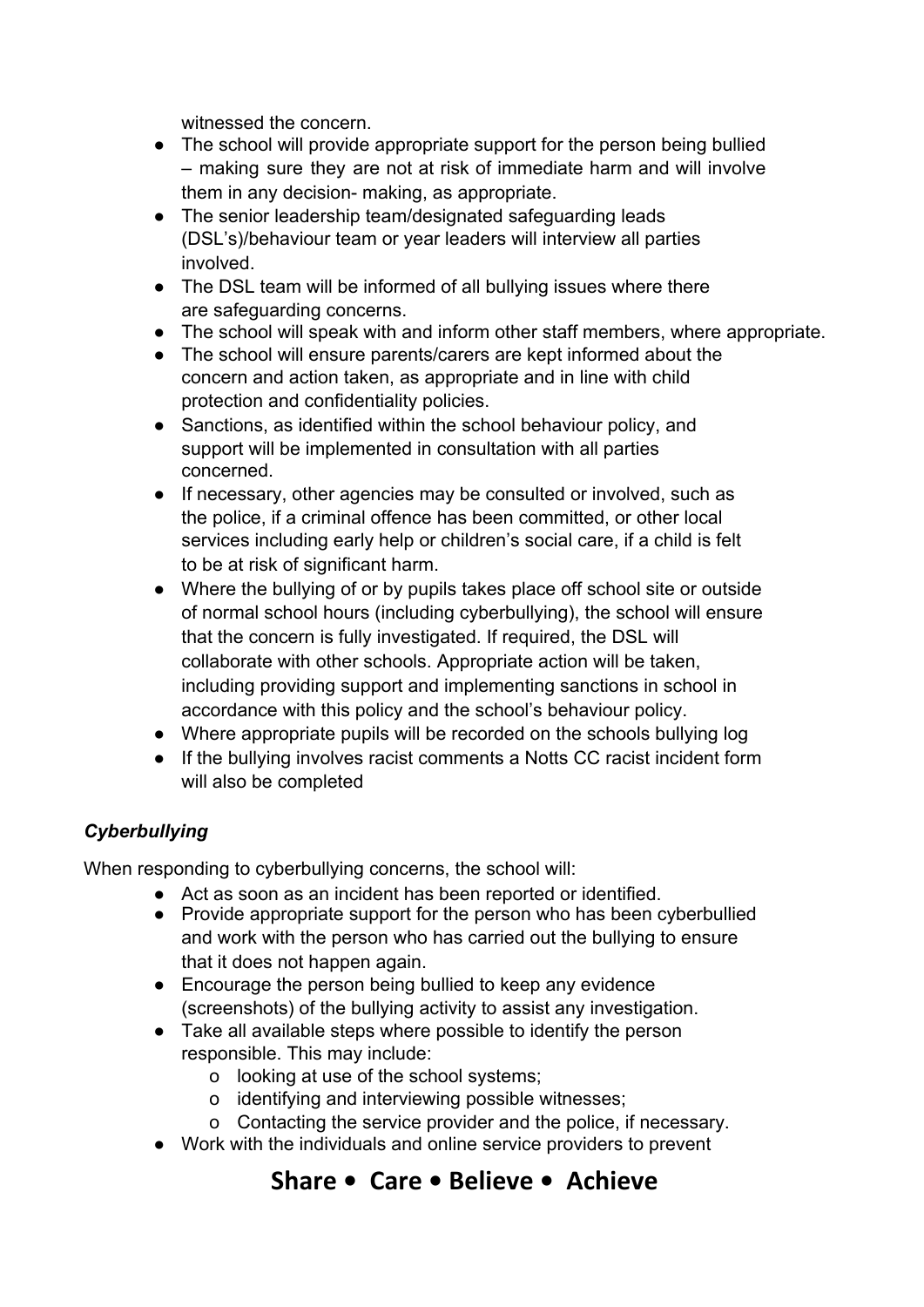the incident from spreading and assist in removing offensive or upsetting material from circulation. This may include:

- o Support reports to a service provider to remove content if those involved are unable to be identified or if those involved refuse to or are unable to delete content.
- o Confiscating and searching pupils' electronic devices, such as mobile phones, in accordance with the law and the school searching and confiscation policy.
- o Requesting the deletion of locally-held content and content posted online if they contravene school behavioural policies.
- o Ensure that sanctions are applied to the person responsible for the cyberbullying; the school will take steps to change the attitude and behaviour of the bully, as well as ensuring access to any additional help that they may need.
- o Inform the police if a criminal offence has been committed.
- o Provide information to staff and pupils regarding steps they can take to protect themselves online. This may include:
	- advising those targeted not to retaliate or reply;
	- providing advice on blocking or removing people from contact lists;
	- helping those involved to think carefully about what private information they may have in the public domain.

# **Supporting pupils**

*Pupils who have been bullied will be supported by:*

- Reassuring the pupil and providing continuous pastoral support.
- Offering an immediate opportunity to discuss the experience with their teacher, the designated safeguarding lead, or a member of staff of their choice.
- Being advised to keep a record of the bullying as evidence and discuss how to respond to concerns and build resilience as appropriate.
- Working towards restoring self-esteem and confidence.
- Providing ongoing support; this may include: working and speaking with staff, offering formal counselling, engaging with parents and carers.
- Where necessary, working with the wider community and local/national organisations to provide further or specialist advice and guidance; this could include support through Early Help or Children Social Work Service, or support through the Children and Adolescent Mental Health Service (CAMHS).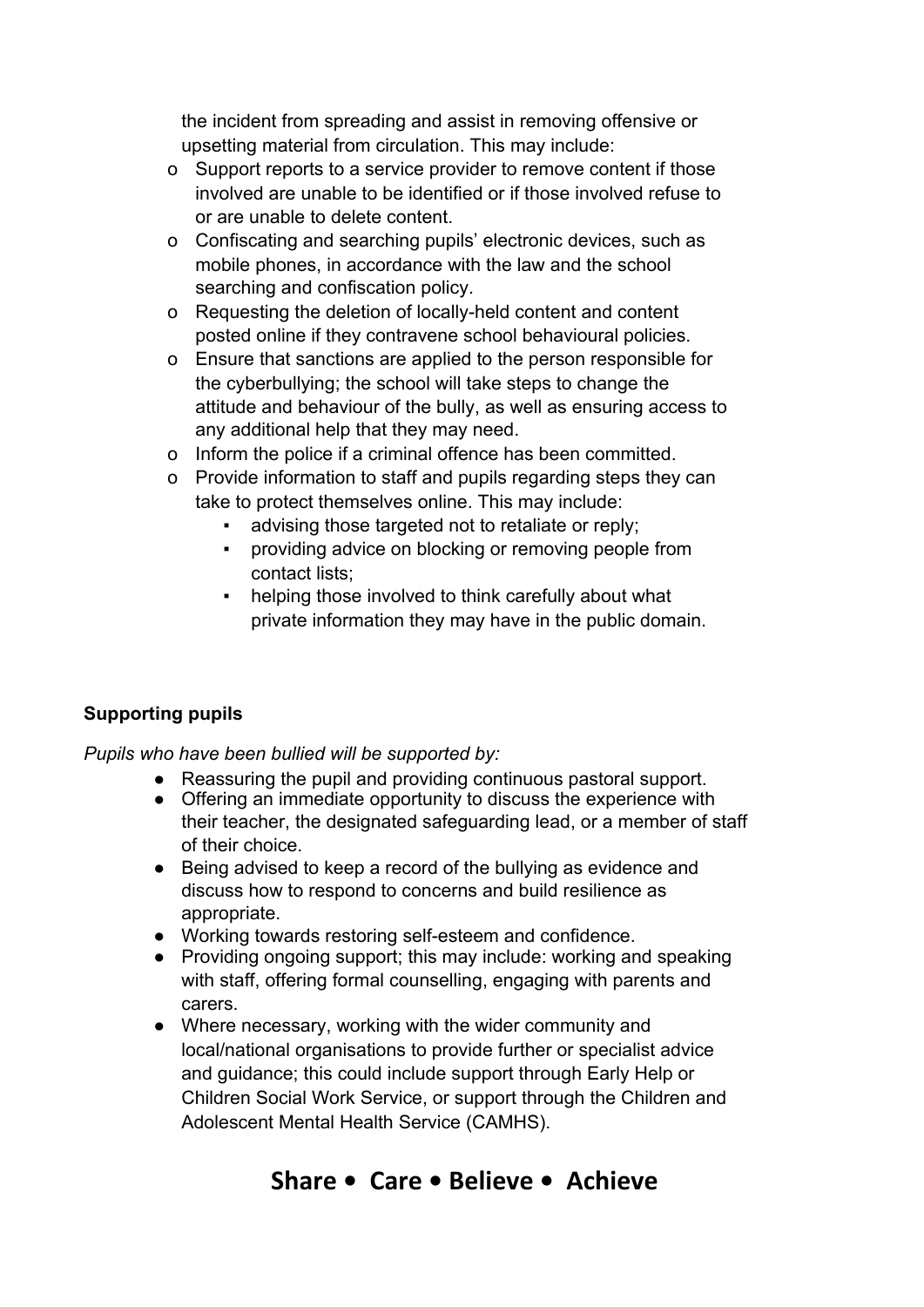*Pupils who have perpetrated bullying will be helped by:*

- Discussing what happened, establishing the concern and the need to change.
- Informing parents/carers to help change the attitude and behaviour of the child.
- Providing appropriate education and support regarding their behaviour or actions.
- If online, requesting that content be removed and reporting accounts/content to service provider.
- Sanctioning, in line with school behaviour/discipline policy; this may include official warnings, detentions, removal of privileges (including online access when encountering cyberbullying concerns), and fixed-term or permanent exclusions.
- Where necessary, working with the wider community and local/national organisations to provide further or specialist advice and guidance; this may include involvement from the Police or referrals to Early Help, Children Social Work Service, or the Children and Adolescent Mental Health Service (CAMHs).

## **Supporting adults**

Our school takes measures to prevent and tackle bullying among pupils; however, it is equally important to recognise that bullying of adults, including staff and parents, whether by pupils, parents or other staff members, is unacceptable.

*Adults who have been bullied or affected will be supported by:*

- Offering an immediate opportunity to discuss the concern with the designated safeguarding lead, a senior member of staff and/or the headteacher.
- Advising them to keep a record of the bullying as evidence and discuss how to respond to concerns and build resilience, as appropriate.
- Where the bullying takes place off school site or outside of normal school hours (including online), the school will still investigate the concern and ensure that appropriate action is taken in accordance with the schools' behaviour and discipline policy.
- Reporting offensive or upsetting content and/or accounts to the service provider, where the bullying has occurred online.
- Reassuring and offering appropriate support.
- Working with the wider community and local/national organisations to provide further or specialist advice and guidance.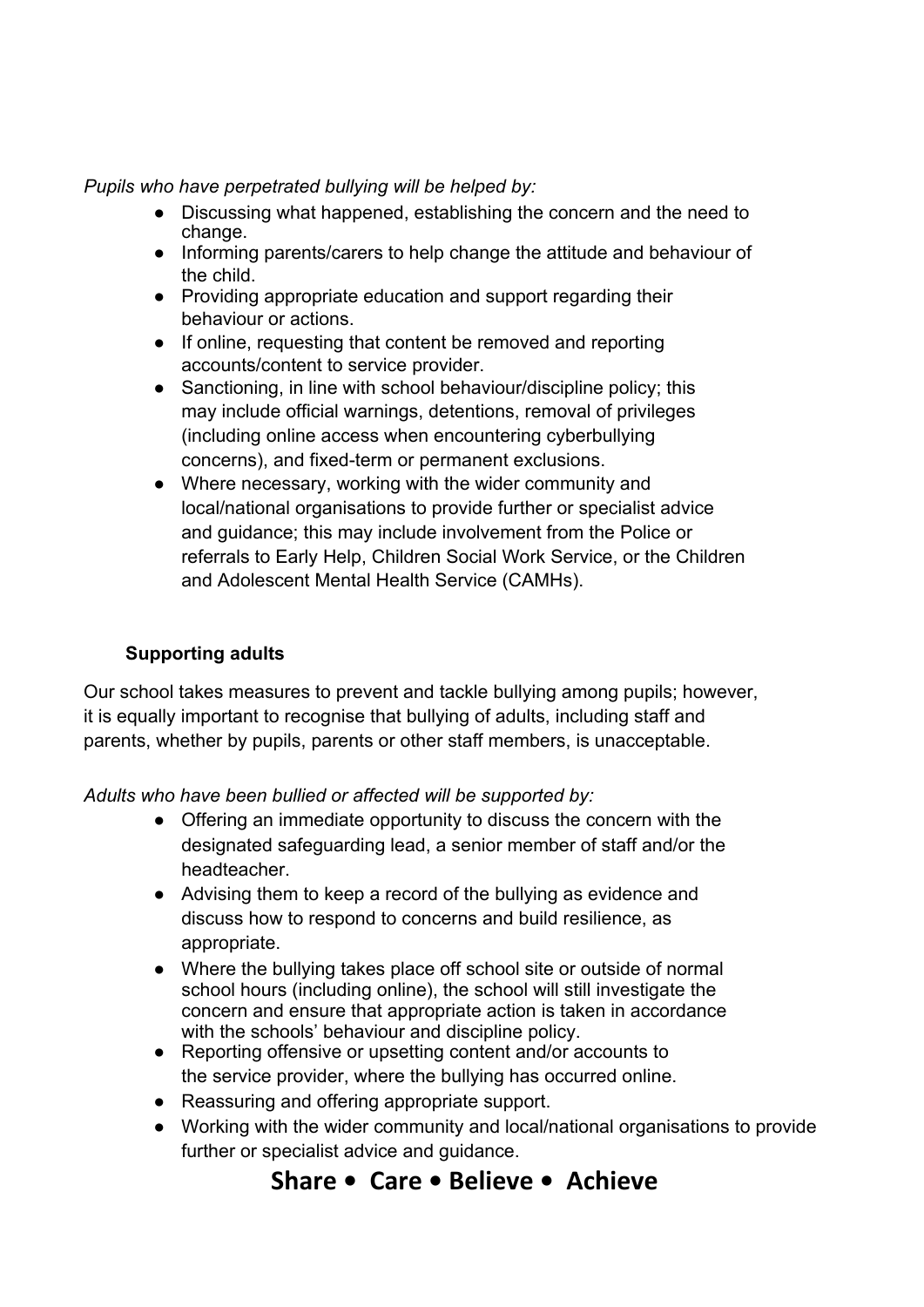*Adults who have perpetrated the bullying will be helped by:*

- Discussing what happened with a senior member of staff and/or the headteacher to establish the concern.
- Establishing whether a legitimate grievance or concern has been raised and signposting to the school's official complaints procedures.
- If online, requesting that content be removed.
- Instigating disciplinary, civil or legal action as appropriate or required.

# **11) Preventing bullying**

# *Environment*

The whole school community will:

- Create and support an inclusive environment which promotes a culture of mutual respect, consideration and care for others, which will be upheld by all.
- Recognise that bullying can be perpetrated or experienced by any member of the community, including adults and children (peer on peer abuse).
- Recognises the potential for children with SEN and disabilities to be disproportionally impacted by bullying and will implement additional pastoral support as required.
- Openly discuss differences between people that could motivate bullying, such as: children with different family situations, such as looked after children or those with caring responsibilities, religion, ethnicity, disability, gender, sexuality or appearance related difference.
- Challenge practice and language (including 'banter') which does not uphold the school values of tolerance, non-discrimination and respect towards others.
- Be encouraged to use technology, especially mobile phones and social media, positively and responsibly.
- Work with staff, the wider community and outside agencies to prevent and tackle concerns including all forms of prejudice-driven bullying.
- Actively create "safe spaces" for vulnerable children and young people.
- Celebrate success and achievements to promote and build a positive school ethos.

# *Policy and Support*

The whole school community will:

● Provide a range of approaches for pupils, staff and parents/carers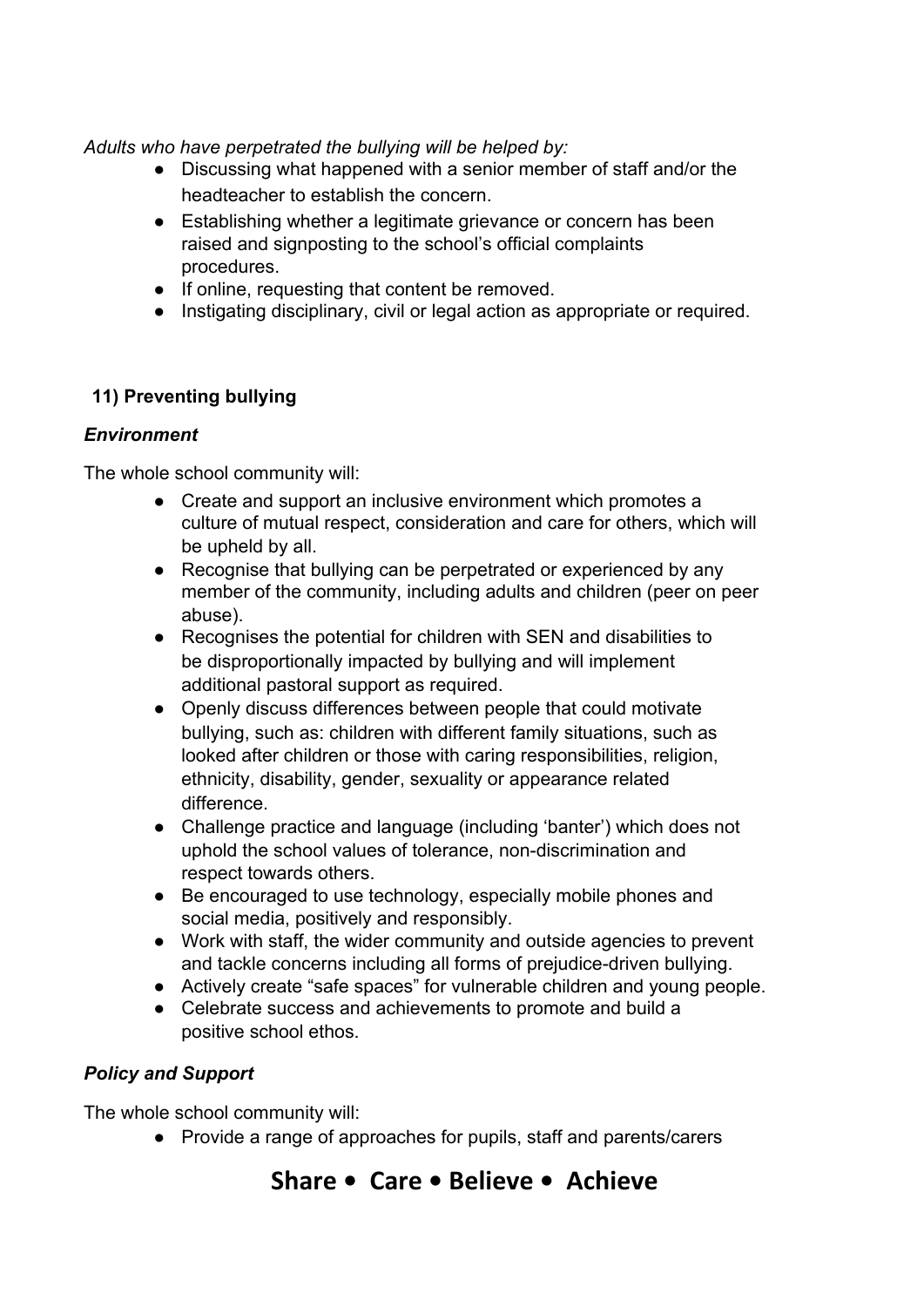to access support and report concerns.

- Regularly update and evaluate our practice to consider the developments of technology and provide up-to-date advice and education to all members of the community regarding positive online behaviour.
- Take appropriate, proportionate and reasonable action, in line with existing school policies, for any bullying bought to the schools' attention, which involves or effects pupils, even when they are not on school premises; for example, when using school transport or online, etc.
- Implement appropriate disciplinary sanctions; the consequences of bullying will reflect the seriousness of the incident, so that others see that bullying is unacceptable.
- Use a variety of techniques to resolve the issues between those who bully, and those who have been bullied.

#### *Education and Training*

The school community will:

- Train all staff, including: teaching staff, support staff (e.g. administration staff, lunchtime support staff and site support staff) and pastoral staff, to identify all forms of bullying and take appropriate action, following the school's policy and procedures, including recording and reporting incidents.
- Consider a range of opportunities and approaches for addressing bullying throughout the curriculum and other activities, such as: through displays, assemblies, peer support, the school/student council, etc.
- Collaborate with other local educational settings as appropriate, and during key times of the year, for example during transition.
- Ensure anti-bullying has a high profile throughout the year, reinforced through key opportunities such as anti-bullying week
- Provide systematic opportunities to develop pupils' social and emotional skills, including building their resilience and self-esteem.

#### **12) Involvement of pupils**

*We will:*

- Involve pupils in policy writing and decision making, to ensure that they understand the school's approach and are clear about the part they play in preventing bullying.
- Regularly canvas children and young people's views on the extent and nature of bullying.
- Ensure that all pupils know how to express worries and anxieties about bullying.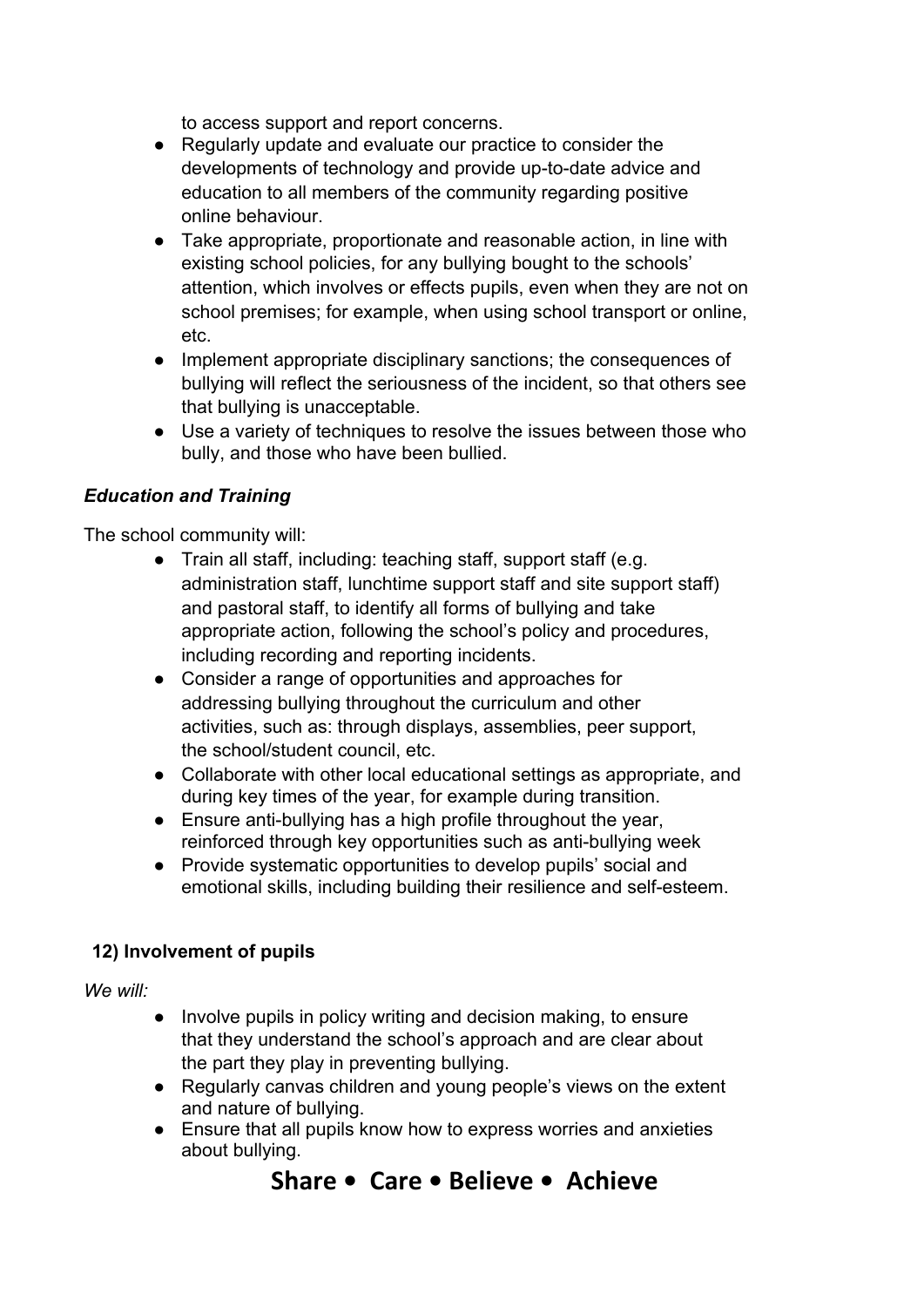- Ensure that all pupils are aware of the range of sanctions which may be applied against those engaging in bullying.
- Involve pupils in anti-bullying campaigns in schools and embedded messages in the wider school curriculum.
- Utilise pupil voice in providing pupil led education and support
- Publicise the details of internal support, as well as external helplines and websites.
- Offer support to pupils who have been bullied and to those who are bullying to address the problems they have.

#### **13) Involvement and liaison with parents and carers**

*We will:*

- Take steps to involve parents and carers in develop policies and procedures, to ensure they are aware that the school does not tolerate any form of bullying.
- Make sure that key information about bullying (including policies and named points of contact) is available to parents/carers in a variety of formats, including via the school website
- Ensure all parents/carers know who to contact if they are worried about bullying and where to access independent advice.
- Work with all parents/carers and the local community to address issues beyond the school gates that give rise to bullying.
- Ensure that parents work with the school to role model positive behaviour for pupils, both on and offline.
- Ensure all parents/carers know about our complaints procedure and how to use it effectively, to raise concerns in an appropriate manner.

# **14) Monitoring and review: putting policy into practice**

The school will ensure that they regularly monitor and evaluate mechanisms to ensure that the policy is being consistently applied.

Any issues identified will be incorporated into the school's action planning.

The headteacher will be informed of bullying concerns, as appropriate.

The named Governor for bullying will report on a regular basis to the governing body on incidents of bullying, including outcomes.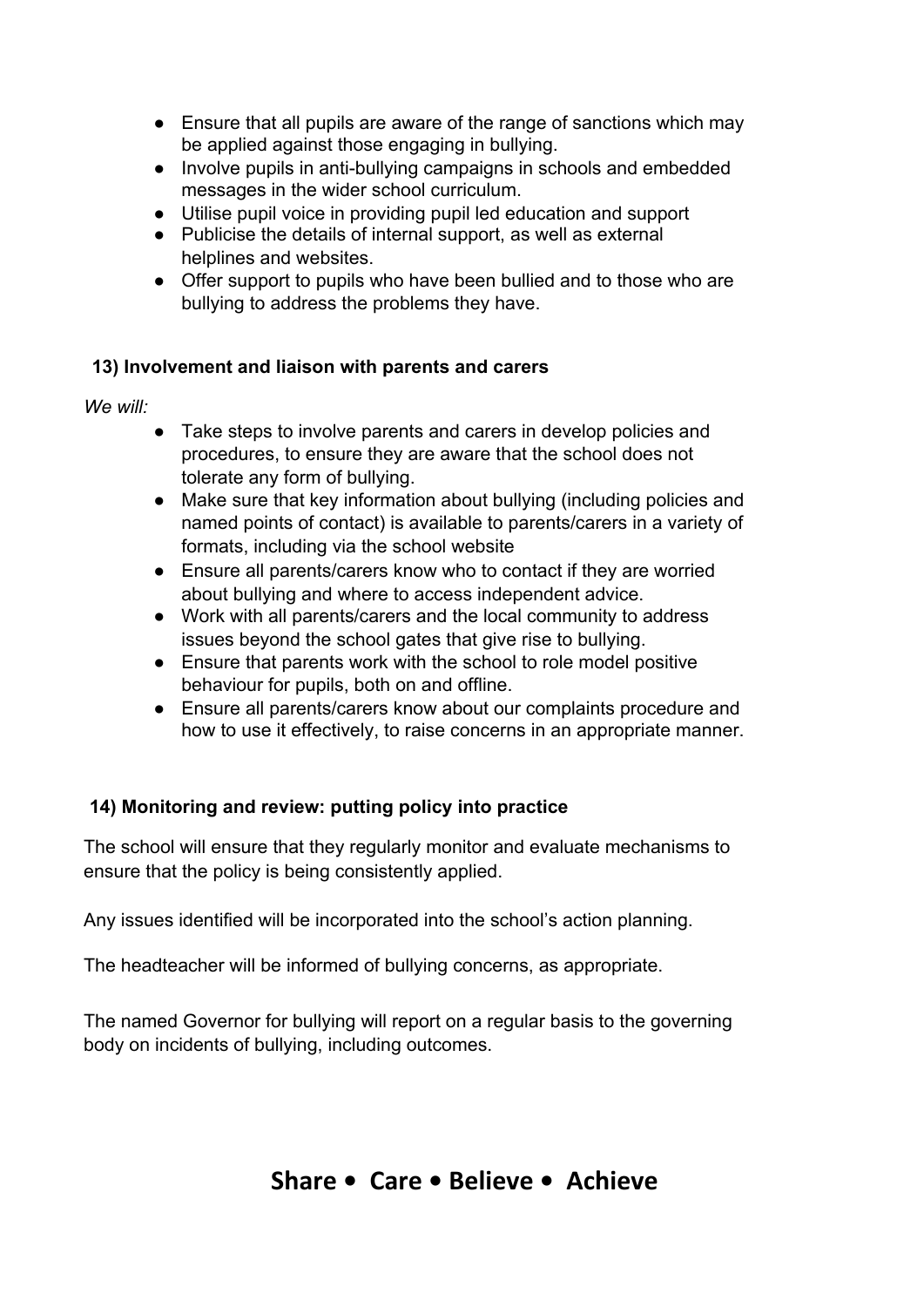# **Appendix A**

#### **Useful links and supporting organisations**

- Anti-Bullying Alliance: [www.anti-bullyingalliance.org.uk](http://www.anti-bullyingalliance.org.uk/)
- Childline: [www.childline.org.uk](http://www.childline.org.uk/)
- Family Lives: [www.familylives.org.uk](http://www.familylives.org.uk/)
- Kidscape: [www.kidscape.org.uk](http://www.kidscape.org.uk/)
- MindEd [www.minded.org.uk](http://www.minded.org.uk/)
- NSPCC [www.nspcc.org.uk](http://www.nspcc.org.uk/)
- The BIG Award: [www.bullyinginterventiongroup.co.uk/index.php](https://www.bullyinginterventiongroup.co.uk/index.php)
- PSHE Association: [www.pshe-association.org.uk](http://www.pshe-association.org.uk/)
- Restorative Justice Council: [www.restorativejustice.org.uk](http://www.restorativejustice.org.uk/)
- The Diana Award: [www.diana-award.org.uk](http://www.diana-award.org.uk/)
- Victim Support[: www.victimsupport.org.uk](http://www.victimsupport.org.uk/)
- Young Minds: [www.youngminds.org.uk](http://www.youngminds.org.uk/)
- Young Carers: [www.youngcarers.net](http://www.youngcarers.net/)
- The Restorative Justice Council: [www.restorativejustice.org.uk/restorative-practice-](http://www.restorativejustice.org.uk/restorative-practice-schools) [schools](http://www.restorativejustice.org.uk/restorative-practice-schools)

#### **SEND**

- Changing Faces: [www.changingfaces.org.uk](http://www.changingfaces.org.uk/)
- Mencap [www.mencap.org.uk](http://www.mencap.org.uk/)
- Anti-Bullying Alliance Cyberbullying and children and young people with SEN and disabilities: [www.cafamily.org.uk/media/750755/cyberbullying\\_and\\_send\\_-](http://www.cafamily.org.uk/media/750755/cyberbullying_and_send_-_module_final.pdf) [\\_module\\_final.pdf](http://www.cafamily.org.uk/media/750755/cyberbullying_and_send_-_module_final.pdf)
- DfE: SEND code of practice: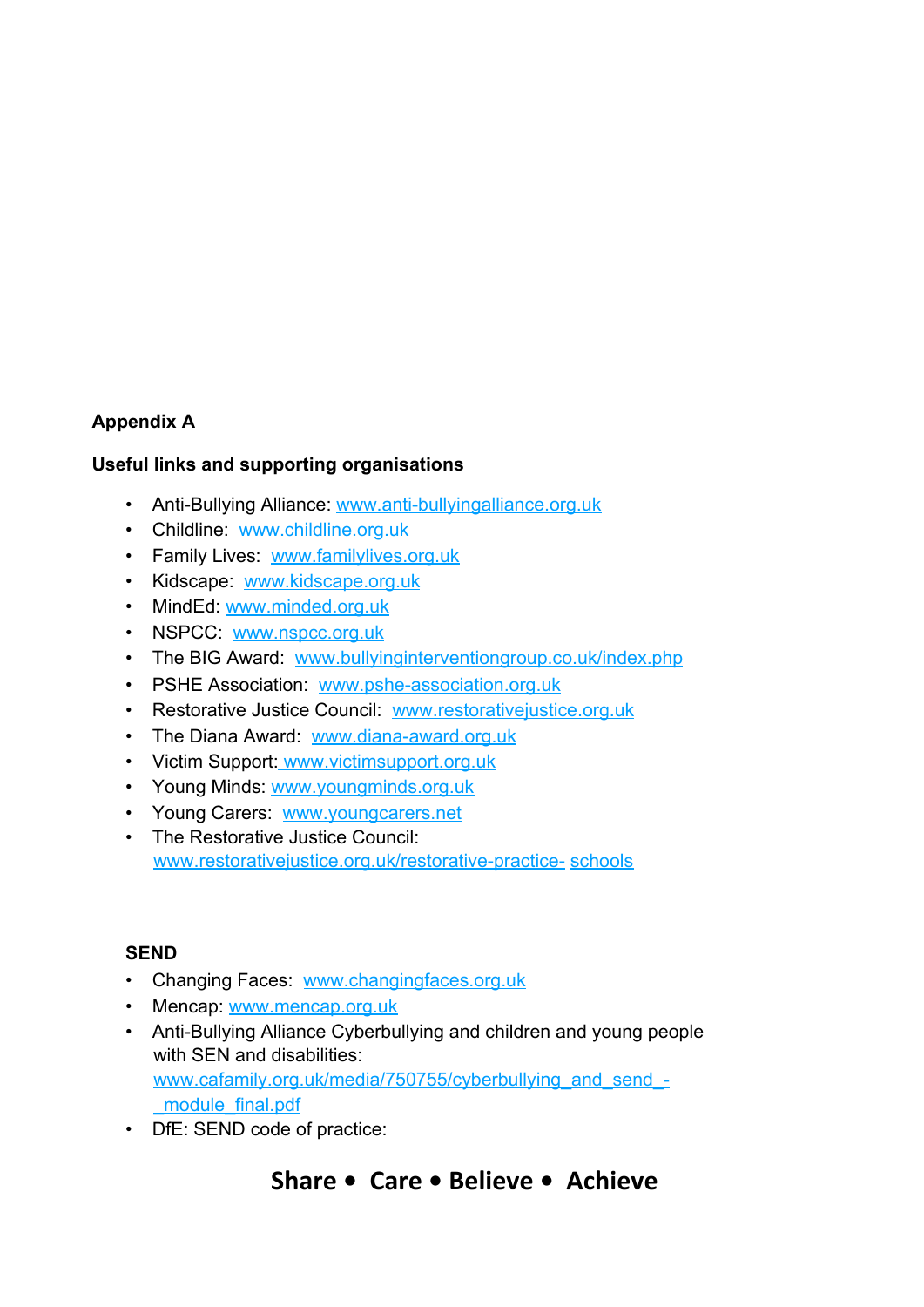[www.gov.uk/government/publications/send-code-of-](https://www.gov.uk/government/publications/send-code-of-practice-0-to-25) [practice-0-to-25](https://www.gov.uk/government/publications/send-code-of-practice-0-to-25)

## **Cyberbullying**

- Childnet: [www.childnet.com](http://www.childnet.com/)
- Internet Watch Foundation: [www.iwf.org.uk](http://www.iwf.org.uk/)
- Think U Know: [www.thinkuknow.co.uk](http://www.thinkuknow.co.uk/)
- UK Safer Internet Centre: [www.saferinternet.org.uk](http://www.saferinternet.org.uk/)
- The UK Council for Child Internet Safety (UKCCIS) [www.gov.uk/government/groups/uk-council-for-child-internet-safety-ukccis](http://www.gov.uk/government/groups/uk-council-for-child-internet-safety-ukccis)
- DfE 'Cyberbullying: advice for headteachers and school staff': [www.gov.uk/government/publications/preventing-and-tackling-bullying](http://www.gov.uk/government/publications/preventing-and-tackling-bullying)
- DfE 'Advice for parents and carers on cyberbullying': [www.gov.uk/government/publications/preventing-and-tackling-bullying](http://www.gov.uk/government/publications/preventing-and-tackling-bullying)

#### **Race, religion and nationality**

- Anne Frank Trust: [www.annefrank.org.uk](http://www.annefrank.org.uk/)
- Kick it Out: [www.kickitout.org](http://www.kickitout.org/)
- Report it: [www.report-it.org.uk](http://www.report-it.org.uk/)
- Stop Hate[: www.stophateuk.org](http://www.stophateuk.org/)
- Tell Mama: [www.tellmamauk.org](http://www.tellmamauk.org/)
- Educate against Hate: [www.educateagainsthate.com](http://www.educateagainsthate.com/)
- Show Racism the Red Card: [www.srtrc.org/educational](http://www.srtrc.org/educational)

#### **LGBT**

- Barnardo's LGBT Hub: [www.barnardos.org.uk/what\\_we\\_do/our\\_work/lgbtq.htm](http://www.barnardos.org.uk/what_we_do/our_work/lgbtq.htm)
- Metro Charity: [www.metrocentreonline.org](http://www.metrocentreonline.org/)
- EACH: [www.eachaction.org.uk](http://www.eachaction.org.uk/)
- Proud Trust: [www.theproudtrust.org](http://www.theproudtrust.org/)
- Schools Out: [www.schools-out.org.uk](http://www.schools-out.org.uk/)
- Stonewall: [www.stonewall.org.uk](http://www.stonewall.org.uk/)

#### **Sexual harassment and sexual bullying**

• Ending Violence Against Women and Girls (EVAW) [www.endviolenceagainstwomen.org.uk](http://www.endviolenceagainstwomen.org.uk/)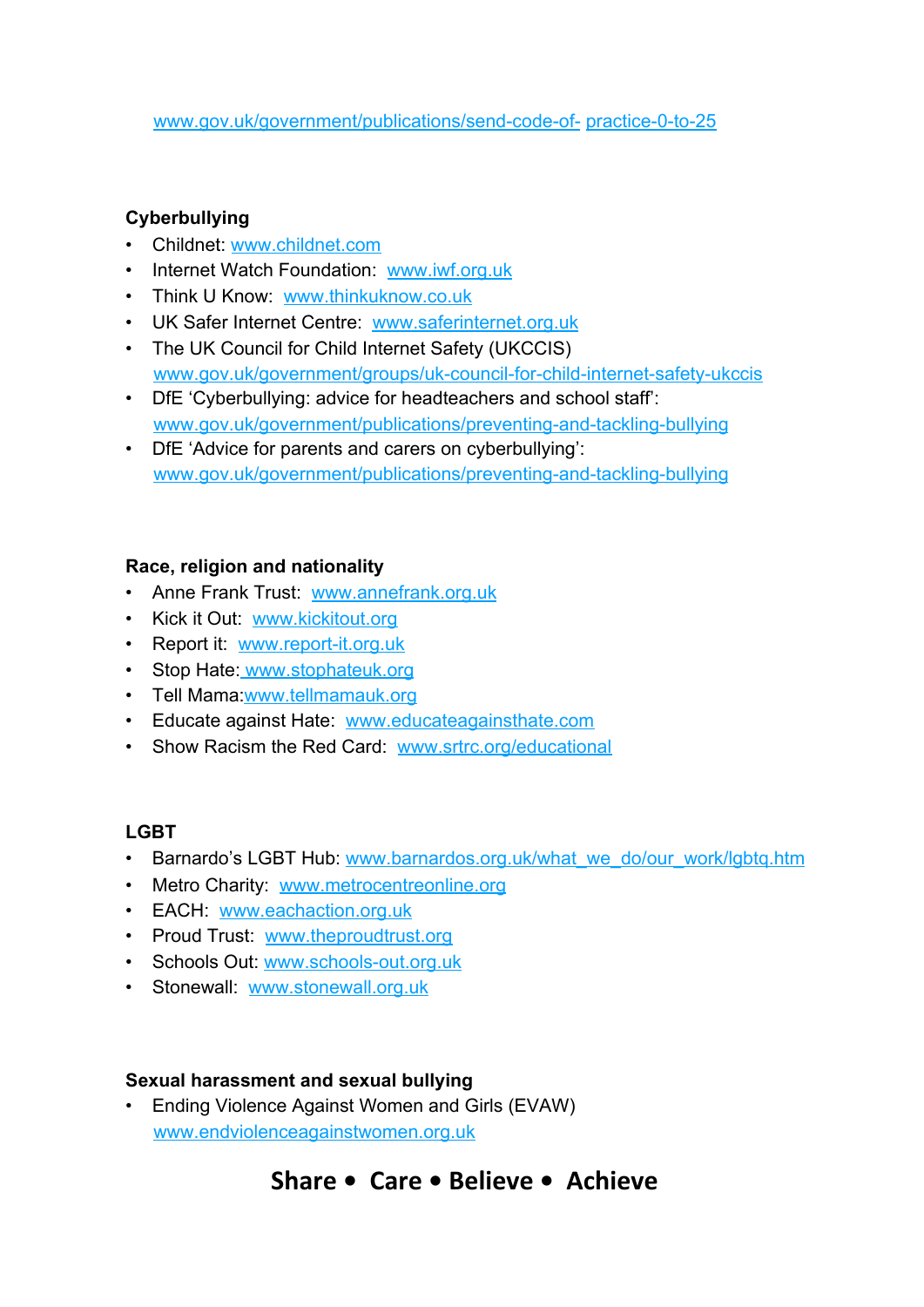- o A Guide for Schools: [www.endviolenceagainstwomen.org.uk/data/files/resources/](http://www.endviolenceagainstwomen.org.uk/data/files/resources/71/EVAW-Coalition-Schools-Guide.pdf) [71/EVAW-](http://www.endviolenceagainstwomen.org.uk/data/files/resources/71/EVAW-Coalition-Schools-Guide.pdf) [Coalition-Schools-Guide.pdf](http://www.endviolenceagainstwomen.org.uk/data/files/resources/71/EVAW-Coalition-Schools-Guide.pdf)
- Disrespect No Body: [www.gov.uk/government/publications/disrespect-nobody](http://www.gov.uk/government/publications/disrespect-nobody-campaign-posters)[campaign-posters](http://www.gov.uk/government/publications/disrespect-nobody-campaign-posters)
- Anti-bullying Alliance: Preventing and responding to Sexual Bullying: [www.anti](https://www.anti-bullyingalliance.org.uk/tools-information/all-about-bullying/sexual-and-gender-related/preventing-and-responding-sexual)[bullyingalliance.org.uk/tools-information/all-about-bullying/sexual-an](https://www.anti-bullyingalliance.org.uk/tools-information/all-about-bullying/sexual-and-gender-related/preventing-and-responding-sexual) [d-gender-](https://www.anti-bullyingalliance.org.uk/tools-information/all-about-bullying/sexual-and-gender-related/preventing-and-responding-sexual) [related/preventing-and-responding-sexual](https://www.anti-bullyingalliance.org.uk/tools-information/all-about-bullying/sexual-and-gender-related/preventing-and-responding-sexual)
- Anti-bullying Alliance: advice for school staff and professionals about developing effective anti-bullying practice in relation to sexual bullying: [www.anti](https://www.anti-bullyingalliance.org.uk/tools-information/all-about-bullying/sexual-and-gender-related)[bullyingalliance.org.uk/tools-information/all-about-bullying/sexual-and-gender-relate](https://www.anti-bullyingalliance.org.uk/tools-information/all-about-bullying/sexual-and-gender-related) [d](https://www.anti-bullyingalliance.org.uk/tools-information/all-about-bullying/sexual-and-gender-related)

# **Appendix B**

# **Our Policy and the Law**

# **The Education and Inspections Act 2006 section 89:**

- Provides that every school must have measures to encourage good behaviour and prevent all forms of bullying amongst pupils. These measures should be part of the school's behaviour policy which must be communicated to all pupils, school staff and parents;
- Gives head teachers the ability to ensure that pupils behave when they are not on school premises or under the lawful control of school staff.

# **The Equality Act 2010**

The Equality Act 2010 replaces previous anti-discrimination laws with a sing Act. It replaces the three previous public sector equality duties for race, disability and gender, and also covers age, disability, gender reassignment, pregnancy and maternity, race, religion or belief, sex and sexual orientation.

The Duty has three aims:

- Eliminate unlawful discrimination, harassment, victimisation and any other conduct prohibited by the Act;
- Advance equality of opportunity between people who share a protected characteristic and people who do not share it;